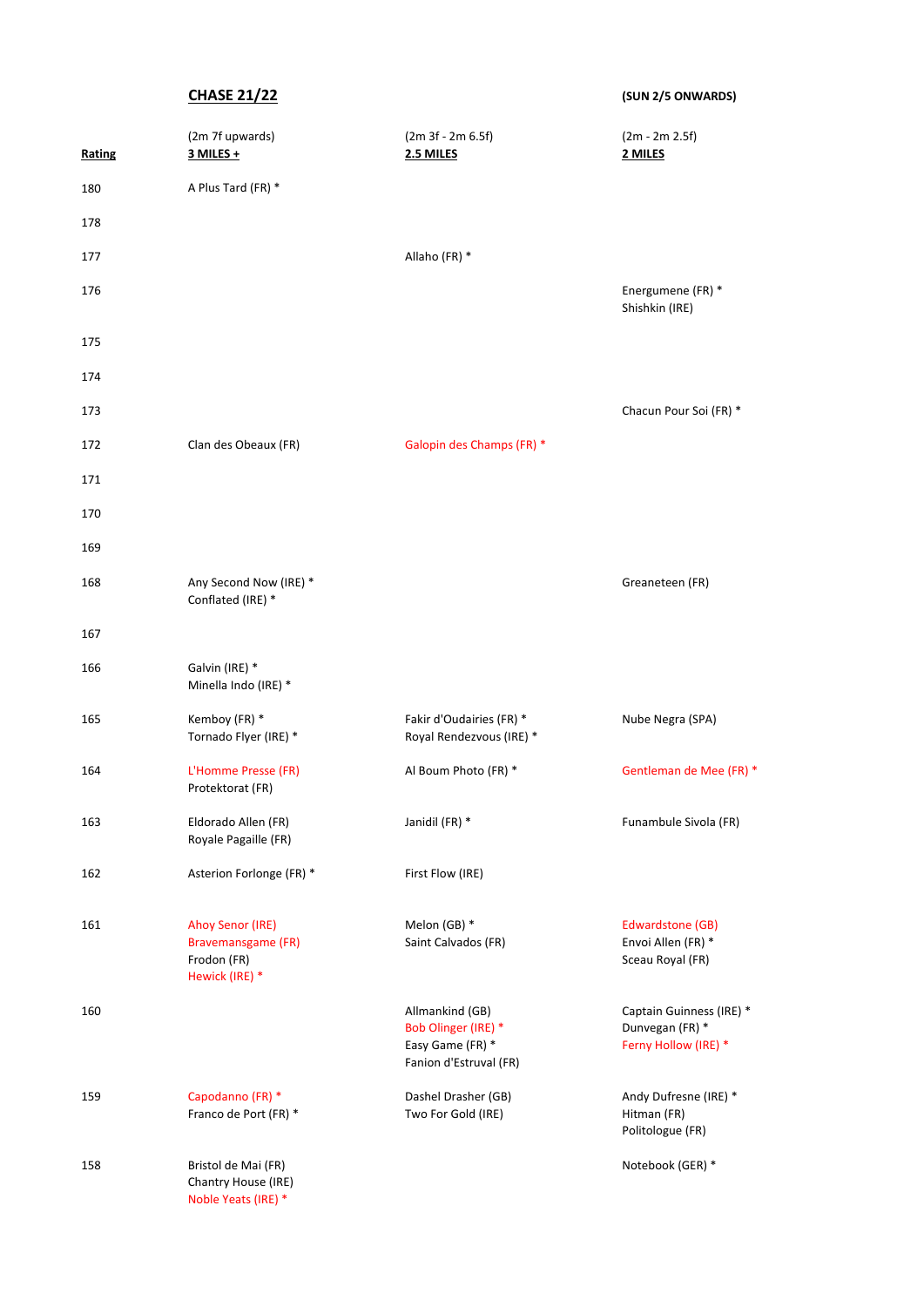Stattler (IRE) \*

| 157 | Delta Work (FR) *<br>Farouk D'Alene (FR) *<br>Sam Brown (GB)<br>Yala Enki (FR)                                                       | Paint the Dream (GB)                                                                                                                         | Master McShee (GB) *<br>Nuts Well (GB)<br>Sky Pirate (GB)                                          |
|-----|--------------------------------------------------------------------------------------------------------------------------------------|----------------------------------------------------------------------------------------------------------------------------------------------|----------------------------------------------------------------------------------------------------|
| 156 | Aye Right (IRE)<br>Brahma Bull (IRE) *<br>Fury Road (IRE) *<br>Gaillard du Mesnil (FR) *                                             | Blackbow (IRE) *<br>Mister Fisher (IRE)                                                                                                      | Blue Lord (FR) *                                                                                   |
| 155 | Fiddlerontheroof (IRE)                                                                                                               | Beacon Edge (IRE) *                                                                                                                          | Gabynako (FR) *                                                                                    |
| 154 | Assemble (GB) *<br>Longhouse Poet (IRE) *<br>Ronald Pump (GB) *<br>Run Wild Fred (IRE) *                                             | Cape Gentleman (IRE) *                                                                                                                       | Coeur Sublime (IRE) *<br>Daly Tiger (FR) *                                                         |
| 153 | Annamix (FR) *<br>Eklat de Rire (FR) *<br>Escaria Ten (FR) *<br>Saint Palais (FR)<br>Screaming Colours (IRE) *<br>Win My Wings (IRE) | <b>Imperial Alcazar (IRE)</b><br>Millers Bank (GB)<br>Mount Ida (IRE) *<br>Pic d'Orhy (FR)<br>Pistol Whipped (IRE)<br>Simply the Betts (IRE) | Battleoverdoyen (IRE) *<br>Editeur du Gite (FR)<br>Sizing Pottsie (FR) *<br>Third Time Lucki (IRE) |
| 152 | Dusart (IRE)<br>Does He Know (GB)                                                                                                    | El Barra (FR) *<br>Midnight Shadow (GB)<br>The Shunter (IRE) *                                                                               | Ciel de Neige (FR) *<br>Haut En Couleurs (FR) *<br>Saint Sam (FR) *                                |
| 151 | Farclas (FR) *<br>Lifetime Ambition (IRE) *<br>Ontheropes (IRE) *<br>Santini (GB)<br>Threeunderthrufive (IRE)                        | Blue Sari (FR) *<br>Coole Cody (IRE)<br>Itchy Feet (FR)                                                                                      |                                                                                                    |
| 150 | <b>Sounds Russian (IRE)</b>                                                                                                          | Lostintranslation (IRE)<br>Master Tommytucker (GB)<br>Scarlet and Dove (IRE) *<br>Stolen Silver (FR)                                         | Amoola Gold (GER)<br>Castlegrace Paddy (IRE) *<br>Riviere d'Etel (FR) *                            |

149

148

## **FOR DISCUSSION FOR DISCUSSION FOR DISCUSSION**

BETTER IN OTHER LISTS BETTER IN OTHER LISTS BETTER IN OTHER LISTS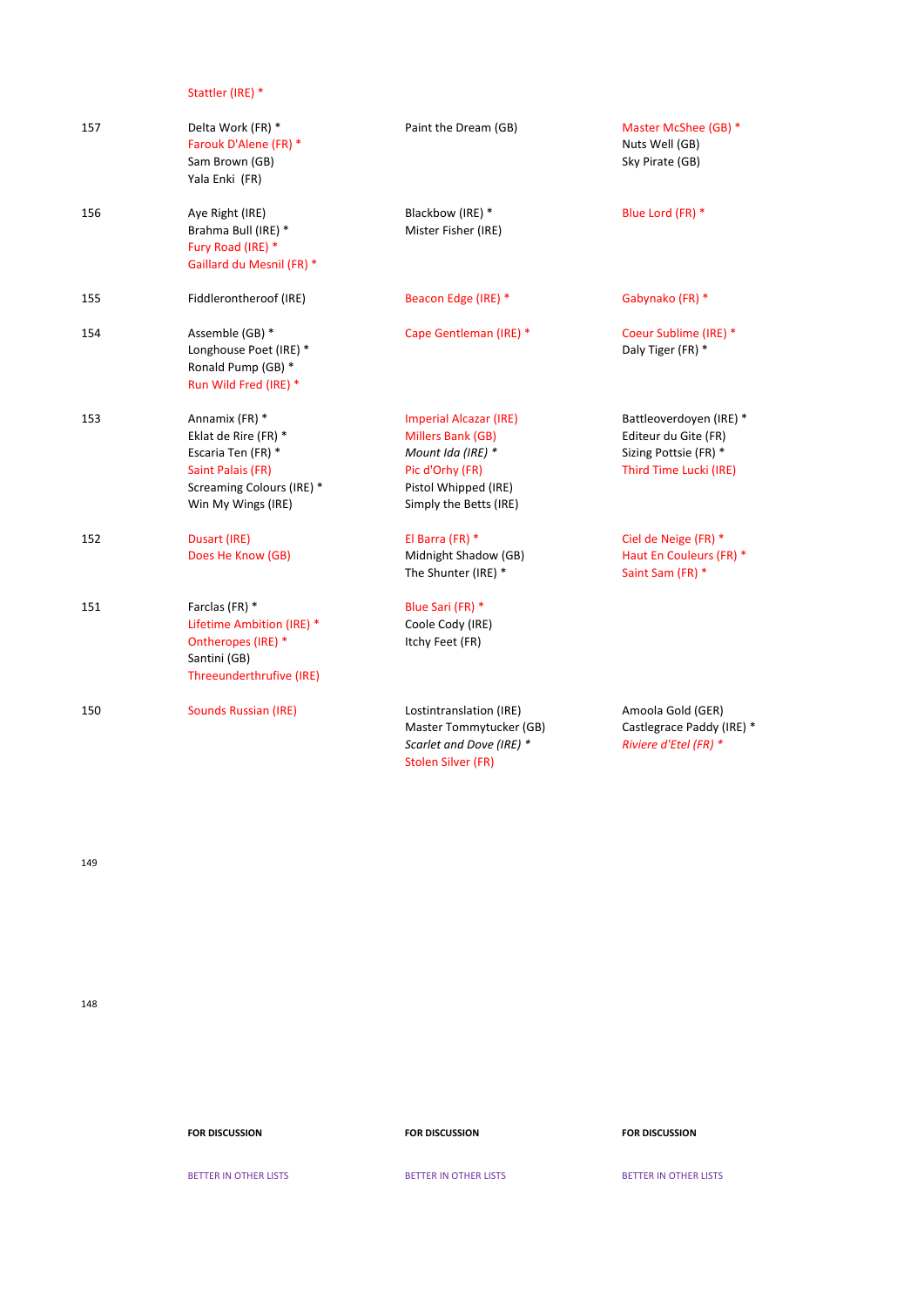\* = Trained in Ireland \*\* = Trained in France *"Italics"* = Mare "Red" = Novice "Green" = Hunter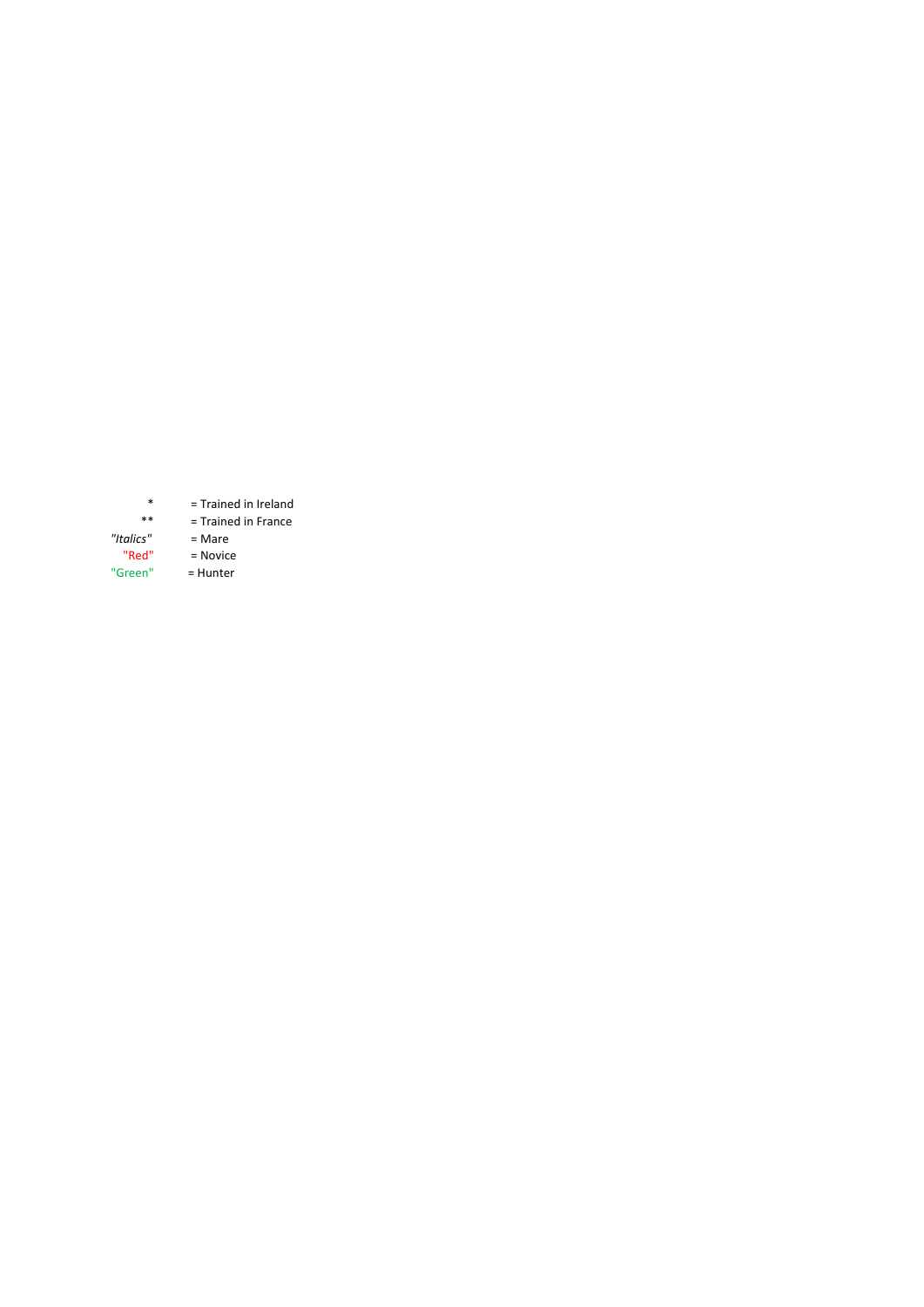## **ANGLO-IRISH HURDLE CLASSIFICATION 2021-22**

|     | 2m to 2m 2.5f                                                               | 2m 3f - 2m 6.5f                                                               | $2m$ 7f+                                             |
|-----|-----------------------------------------------------------------------------|-------------------------------------------------------------------------------|------------------------------------------------------|
| 176 |                                                                             |                                                                               |                                                      |
| 175 |                                                                             |                                                                               |                                                      |
| 172 |                                                                             |                                                                               |                                                      |
| 171 |                                                                             |                                                                               |                                                      |
| 170 | <b>Constitution Hill (GB)</b>                                               |                                                                               |                                                      |
| 169 |                                                                             |                                                                               |                                                      |
| 168 |                                                                             |                                                                               |                                                      |
| 167 |                                                                             |                                                                               |                                                      |
| 166 |                                                                             |                                                                               |                                                      |
| 165 | Honeysuckle (GB) *                                                          | Honeysuckle (GB) *                                                            |                                                      |
| 164 |                                                                             |                                                                               | Flooring Porter (IRE) *                              |
| 163 |                                                                             |                                                                               | Klassical Dream (FR) *                               |
| 162 |                                                                             |                                                                               | Sire Du Berlais (FR) *                               |
| 161 | Sharjah (FR)*                                                               |                                                                               | Champ (IRE)<br>Paisley Park (IRE)<br>Thyme Hill (GB) |
| 160 | Saldier (FR)*                                                               |                                                                               |                                                      |
| 159 | Zanahiyr (IRE)*                                                             | State Man (FR)*                                                               |                                                      |
| 158 | Not So Sleepy (GB)<br>Teahupoo (FR)*                                        | Commander Of Fleet (IRE) *                                                    |                                                      |
| 157 | Goshen (FR)<br>Sceau Royal (FR)                                             | Ronald Pump (GB) *                                                            |                                                      |
| 156 | Jason the Militant (IRE) *<br>Tommy's Oscar (IRE)                           |                                                                               |                                                      |
| 155 | Saint Roi (FR)*<br>Vauban (FR)*                                             | Brewin'upastorm (IRE)<br>Darasso (FR) *<br>Sir Gerhard (IRE) *                | Sporting John (IRE)                                  |
| 154 |                                                                             | Dashel Drasher (GB)<br>Epatante (FR)                                          | Thomas Darby (IRE)                                   |
| 153 | Glory And Fortune (IRE)<br>Silver Streak (IRE)                              | Abacadabras (FR) *<br>Buzz (FR)<br>McFabulous (IRE)<br>Song For Someone (GER) | The Nice Guy (IRE) *                                 |
| 152 | Adagio (GER)<br>Appreciate It (IRE)*<br>Echoes In Rain (FR)*<br>Jonbon (FR) | Thedevilscoachman (IRE) *                                                     | Ashdale Bob (IRE) *                                  |